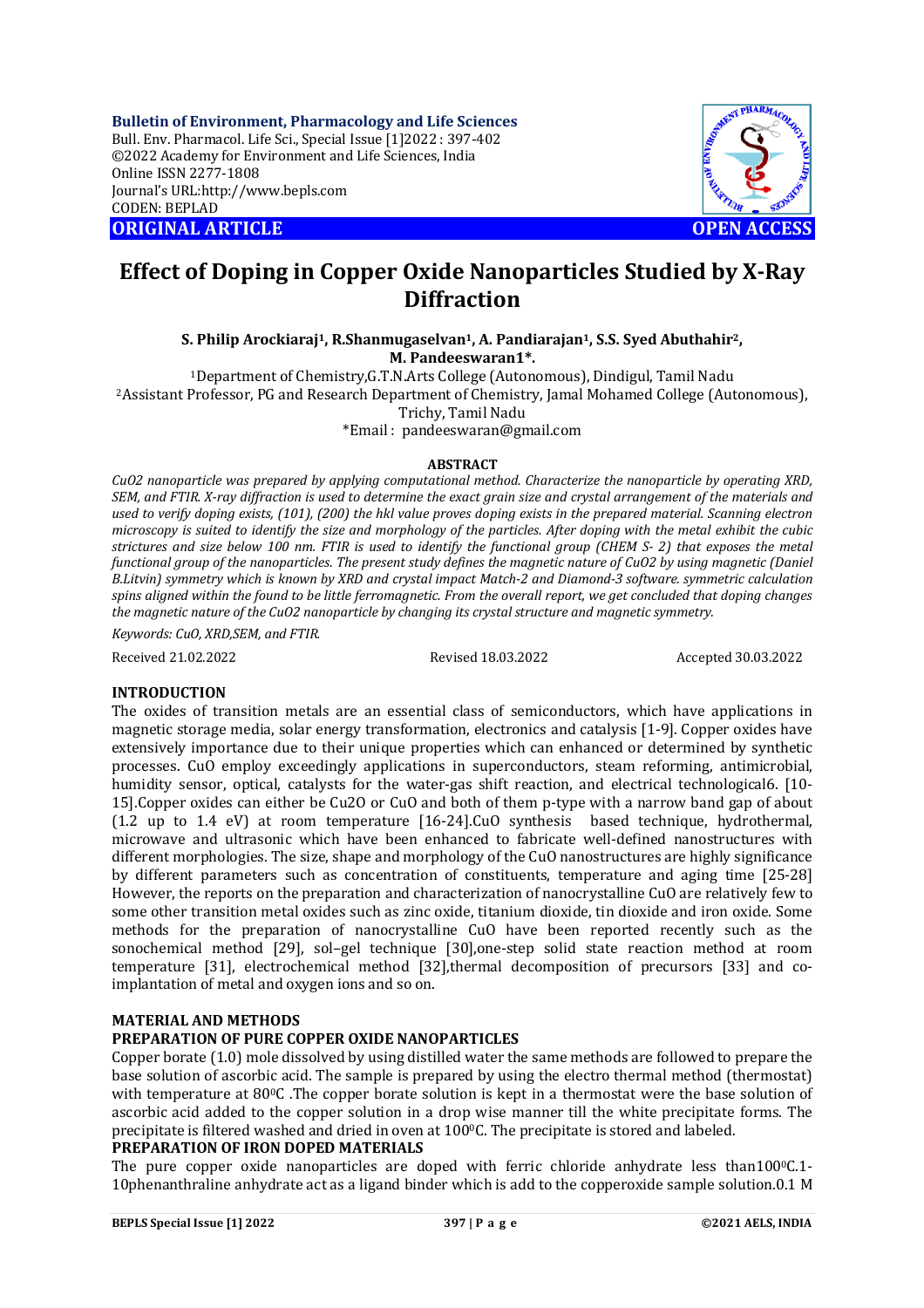of ferric chloride anhydrate where added drop wise to the sample solution which is kept on thermostat. The color of the solution changed, and precipitate settle down. The precipitate filtered, dried. The doped sample is stored and labeled. TABLE 1: SAMPLE PH, COLOR, VISCOSITY

| <b>Sample</b>              | pH  |         |       | Precipitate<br>(color) | <b>Viscosity</b> |
|----------------------------|-----|---------|-------|------------------------|------------------|
|                            | mL  | Initial | Final |                        |                  |
| Copper oxide nanoparticles | 50  | 6       | 8     | Nil                    | Liquid           |
|                            | 100 |         | q     | White                  |                  |
|                            | 150 |         | 11    | White                  |                  |
| Copper oxide doped with Fe | 50  |         | 8.5   | Black                  | Liquid           |
|                            | 100 | 8.5     | 9.3   | Brown                  |                  |
|                            | 150 | 9.3     | 11    | Brown                  |                  |

### **RESULT**

# **X-RAY DIFFARACTION (XRD)**

XRD is used as a fingerprint region for inorganic material used (crystal impact match 2 and diamond 3) software to draw structure. The blue line shows the observed data the red line shows matched data the colors represent for each match in the doped sample.

### **Effect of Doping**

In our study we used  $CuO<sub>2</sub>$  were to study the magnetic nature of the sample by using group theory based computational method. The lattice arrangement of  $CuO<sub>2</sub>$  shows the cubic strictures of the particles and the Pnma space group and the atomic distance at 1.9711Å for Cu-O band, 1.8808 Å for Fe-O band 1.9711Å for Fe-Cu band. The XRD shows the high intensity and d-value at 5.047Å this shows the sample is high purity (96-152-5968 ref data number). The atomic distance shows the practice is arranged in the perfect grain size and shape. The hkl value of the high- intensity peak with d-value as 5.047 (101) and second high-intensity peak with have d-value as  $\hat{A}$ , and hkl value as (200) the two hkl value shows the samples are in 99% purity and perfect arranged size according to the grain size the sample are formed less than 100nm that shows the in SEM report. The size of the unit cell is complete match with reference data.

Magnetic nature is studied through books Magnetic Group Table 1, 2 and 3-Dimensional Magnetic Sub periodic Groups and Magnetic Space Groups Daniel B. Litvin., book from the symmetric calculation spins aligned within the is found to be little ferromagnetic. in the octahedral environment induces a lower crystal symmetry and breaks the inversion symmetry to form a polar structure, exhibits antiferromagnetic behavior with TN of ∼22K. When Further compositional modification studies of CuMO  $(M = Cr, Fe, Mn)$  series are in progress to validate symmetry breaking principles to discover new multiferroic materials

| <b>Cell Parameter</b> | Angstrom[A] |
|-----------------------|-------------|
|                       | 7.51520Å    |
|                       | 6.39480Å    |
|                       | 7.17160Å    |

TABLE-2: CELL PARAMETER FOR SAMPLE CELL

| TABLE -3: D-VALUE & HKL VALUE |         |        |           |                               |  |  |  |  |
|-------------------------------|---------|--------|-----------|-------------------------------|--|--|--|--|
|                               | 2 theta | d[Å]   | hkl value | Ref, hkl for CuO <sub>2</sub> |  |  |  |  |
|                               | 17.55   | 5.047  | 101       | 110                           |  |  |  |  |
|                               | 18.29   | 4.848  | 011       | 112                           |  |  |  |  |
|                               | 21.81   | 4.091  | 111       | 111                           |  |  |  |  |
|                               | 23.54   | 3.776  | 200       | 002                           |  |  |  |  |
|                               | 26.65   | 3.342  | 201       | 020                           |  |  |  |  |
|                               | 27.667  | 3.2217 | 102       | 113                           |  |  |  |  |
|                               | 37.913  | 2.3712 | 301       | 022                           |  |  |  |  |
|                               | 47.45   | 1.9147 | 213       | 112                           |  |  |  |  |

### TABLE -3: D-VALUE & HKL VALUE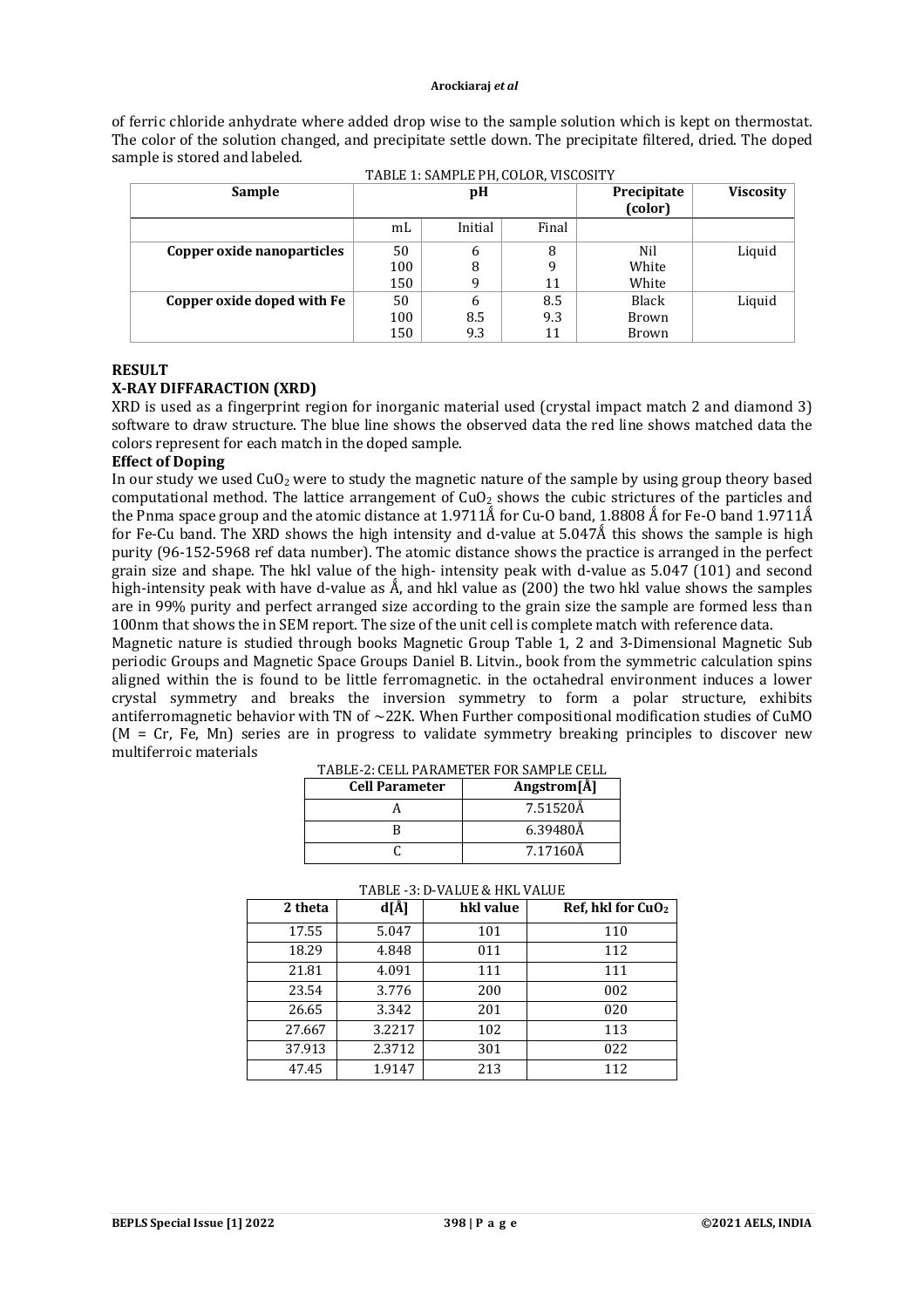**Arockiaraj** *et al*



Fig1. Smoothed background data for XRD



Fig2. Interpret XRD data



Fig3. Structure and magnetic symmetry activity of CuO2 by diamond software

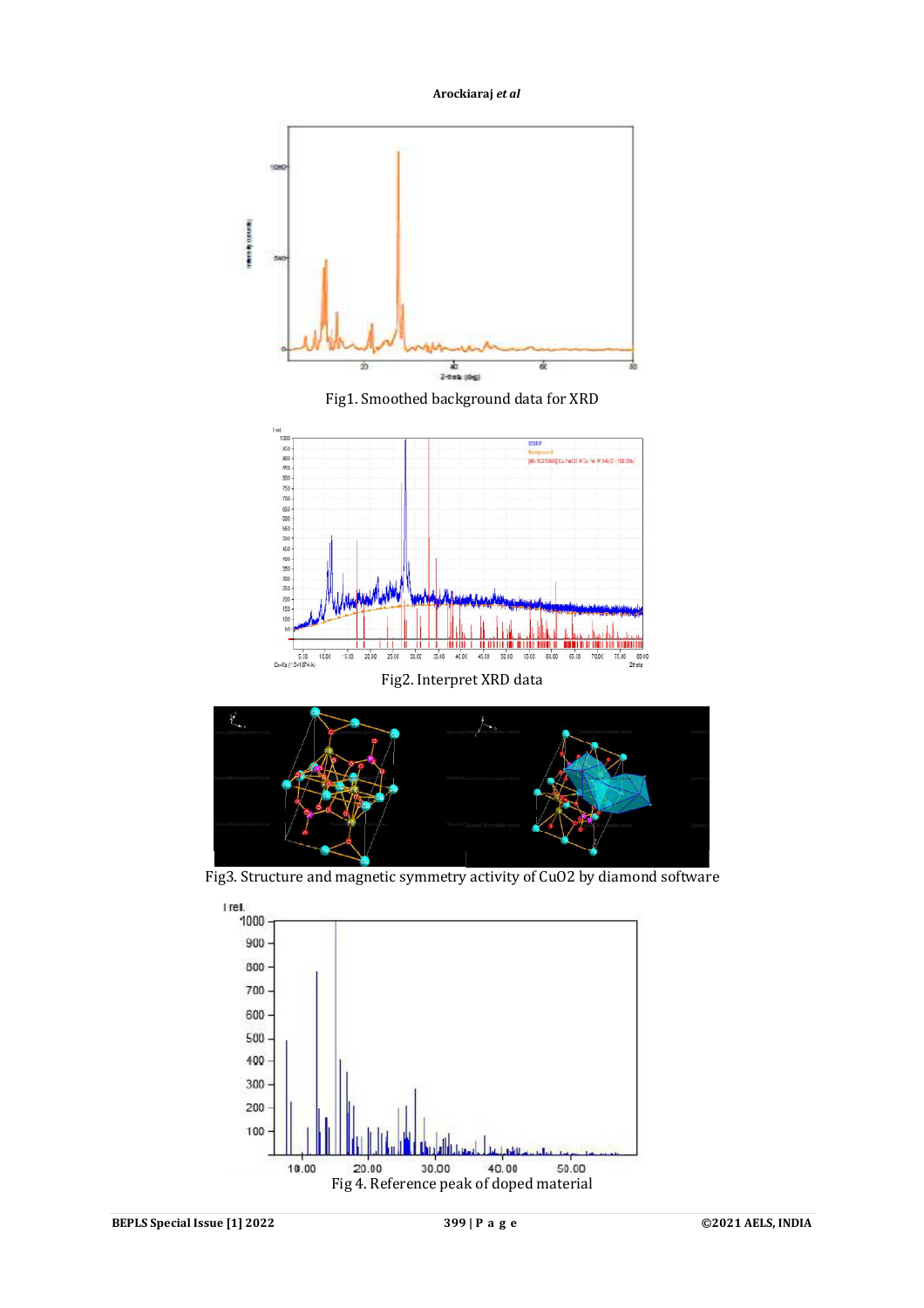#### **Arockiaraj** *et al*



Fig5. Magnetic group table for Pnma space group

# **SCANNING ELECTRON MICROSCOPY (SEM)**

It's used to find the shape and size of the particle. The SEM image of the sample shows of Fig (6 a,b,c) from the image it concluded out the morphology pure particles in a spherical shape, dopped nanoparticles are formed spherical shape and size of the particle. The particles are formed in a spherical shape. The particle is not equally distributed. The size varies from 20-60nm. It may be due to environmental factors like far atmospheric moisture etc. From the image the average particle size is 20-60nm.

# **Effect of surfactant in size formation**

We can often change the characteristics of suspension by understanding how individual colloids interact with one another. We may want to maximize the repulsive force between them to keep each particle discrete are prevent them from gathering into large, faster agglomerates. The attached counter ions in the solution storm layer and the charged atmosphere in the diffuse layer is referred to as the double layer. The thickness of the layer depends upon the type and concentrations of ions in solution (zeta meter .inx). The double-layer formed to neutralize the charged colloid. When we use PEG as a surfactant it increases the viscosity of the solution the increasing viscosity decrease the interatomic colloidal particles. And increase the double layer thickness to this few presents of PEG to the solution medium reduce the surface tension of the solution medium and decrease the particle size.

# **Effect of doping**

When the doping takes place, the impurity added to the parent material due to the impurity, the lattice arrangement of the parent material changed. When adding a known impurity to the parent material, the lattice disorder, takes place. It's due to lattice disorder. The morphology of the parent material was changed. In the present study, Cu and Ni used as a doping material and CdO were used as the parent material. The atomic radius of Cu is higher than Cd, so the doping takes place in a good manner. The lower atomic radius gives the best result in doping and from lattice disorder this lattice disorder gives the change in morphology.



Fig -6 SEM images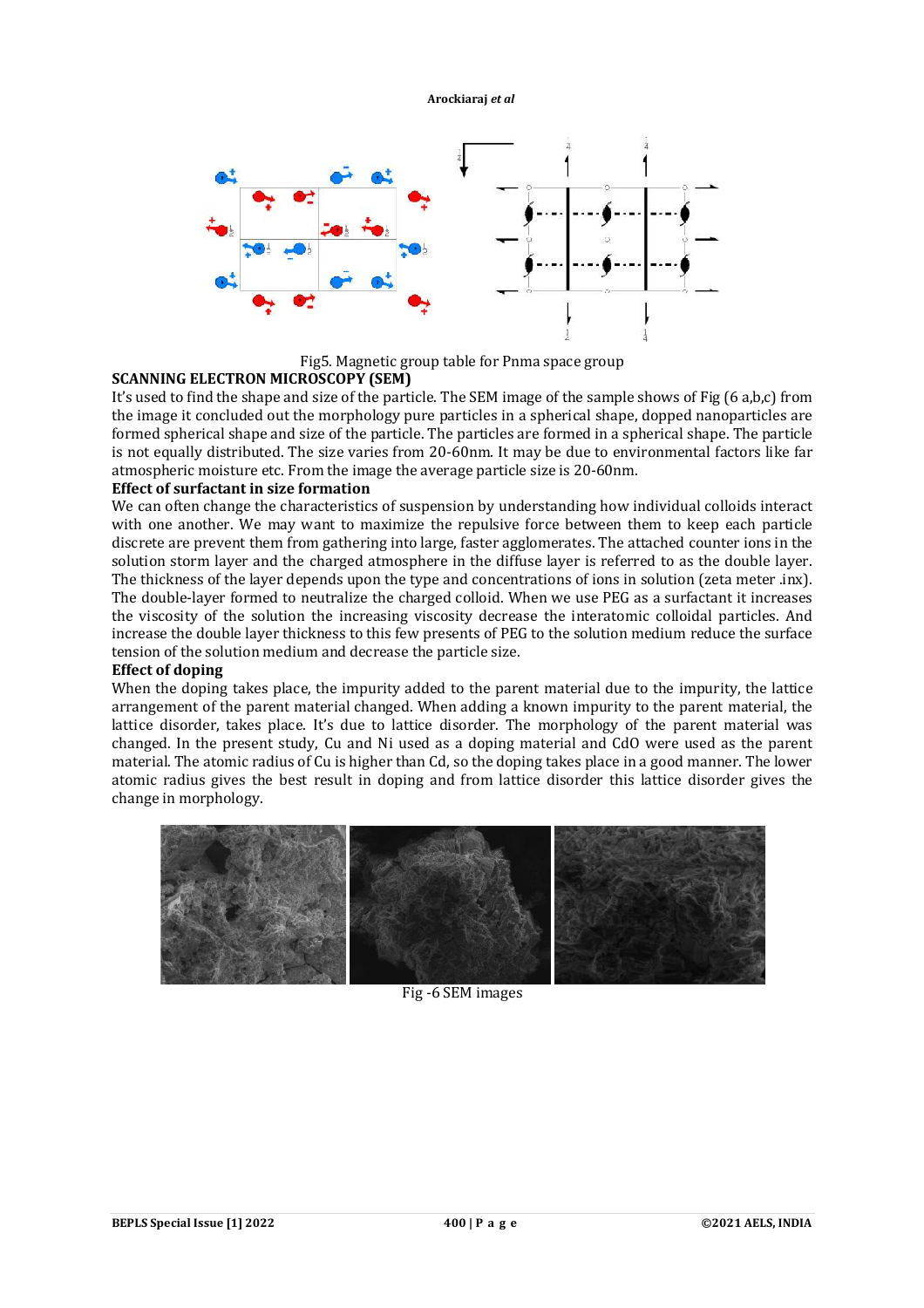500  $A<sub>0</sub>$ 300  $96T$ 200 3046.98 cm-1  $100$ 4000 3000 2000 1000 500 Wavenumber [cm-1]

**Arockiaraj** *et al*

Fig 7 - FTIR Spectrum for Sample

# **FOURIER TRANSFORM INFRARED SPECTROSCOPY (FTIR)**

FTIR is used to identify the functional group of the prepared Nanoparticle. The sample shows absorption at 716cm-1 847cm-1,982cm-1,3344cm-1,716cm-1 normally adsorption shows in 2800 -3600cm-1 is due to the removal of OH molecule.716cm-1may correspond to the Cu-O bond vibrational frequencies,847cm-1the additional Cu–O–H bonds, 982cm-1can be attributed to the C–O–C/secondary C–OH bonds,3344cm-1O–H/N–H stretching groups of macromolecular association,716cm-1indicates the presence of Fe<sub>2</sub>O<sub>3</sub>.

# **CONCLUSION**

Copperoxide nanoparticle was prepared by using electro thermal method. The  $CuO<sub>2</sub>N$ anoparticle are characterized by using X-ray diffraction (XRD), scanning electron microscope (SEM), and Fourier transform infrared spectroscopy (FTIR). The XRD confirmed the atomic distance, d-value and hkl value of the sample for the Fe doped copper oxide nanoparticle. From XRD results, magnetic nature studied through symmetric calculation spins aligned within the (a,c) plane of the monoclinic unit cell, forming an angle  $\theta$  of 55(2)∘with respect to the a axis. Releasing the constraints did not lead to any noticeable improvement in magnetic moment; all magnetic structures can be viewed as pseudocubic arrangements of magnetic Cu+cations with a G-type antiferromagnetic structure. The SEM image confirmed the spherical shape for Fe doped CuO<sub>2</sub> Nanoparticle was confirmed. The sample is formed less than 100 nm which shows in the report. The lower atomic radius gives the best result in doping and form lattice disorder, the lattice disorder gives the change in morphology. The FTIR confirmed the Cu-O stretching mode demonstrating the existence of Cu-O bond among  $CuO<sub>2</sub>$  structure is 541 cm<sup>-1</sup>, the elimination of OH in Cu(OH) into CuO doping with Fe confirmed by the doping 719 cm-1 is assigned for Fe-O stretching mode of FeO lattice, 1092 cm-1 is assigned for O-H bonding vibration joined with Mn atoms. 1409cm-1 was assigned for C-H-O bonding mode asymmetrical and symmetrical stretching peaks confirm the presence of PEG in the sample which is used as a capping agent or surfactant, the doped material for the following peaks are assigned and confirmed the doping.FTIR is used to identify the functional group of the prepared Nanoparticle. 716cm-1may correspond to the Cu-O bond vibrational frequencies, 847cm-1the additional Cu–O–H bonds, 982cm-1can be attributed to the C–O–C/secondary C–OH bonds,3344cm-1O–H/N–H stretching groups of macromolecular association,  $716$ cm<sup>-1</sup>indicates the presence of Fe<sub>2</sub>O<sub>3</sub>.

# **CONFLICT OF INTEREST**

The authors declare that they have no conflict of interest.

#### **REFERENCES**

- 1. S. Amrut Lanje, J. Sathish Sharma, B. Ramachandra Pode, S. Raghumani Ningthoujam, (2010). Synthesis and optical characterization of copper oxide nanoparticle, Advances in Science Research, 1(2), 36-40.
- 2. E.P. Wolhfarth; Ferromagnetic Materials, Vol. II, North-Holland,(1980). Amsterdam, New York, Oxford, Tokyo,. T. Mitsuyu, O. Yamakazi, K. Ohji, K. Wasa, Ferroelectrics, 42, 233.
- 3. O. Regan, M. Gratzel,  $(1991)$ . A low cost, high efficiency solar cell based on dye sensitized colloidal TiO<sub>2</sub> films, Nature, , 353,737.
- 4. K. Naazeeruddin, A. Kay, M. Gratzel, (1993). Probind single- molecule interfacial electron transfer dynamics of porphyrin on TiO<sup>2</sup> nanoparticles, J. Am. Chem. Soc., , 115, 6832.
- 5. U. Bjoerksten, J. Moser, M. Gratzel, (1994). Photochemical studies on nanocrystalline hematite films, Chem. Mater., 6, 854..
- 6. W.P. Dow, T.J. Huang, (1996). Yttria-stabilised zirconia supported copper oxide catalyst II. Effect of oxygen vacancy of support on catalyst activity for CO oxidation, J.Catal., ,160, 171.